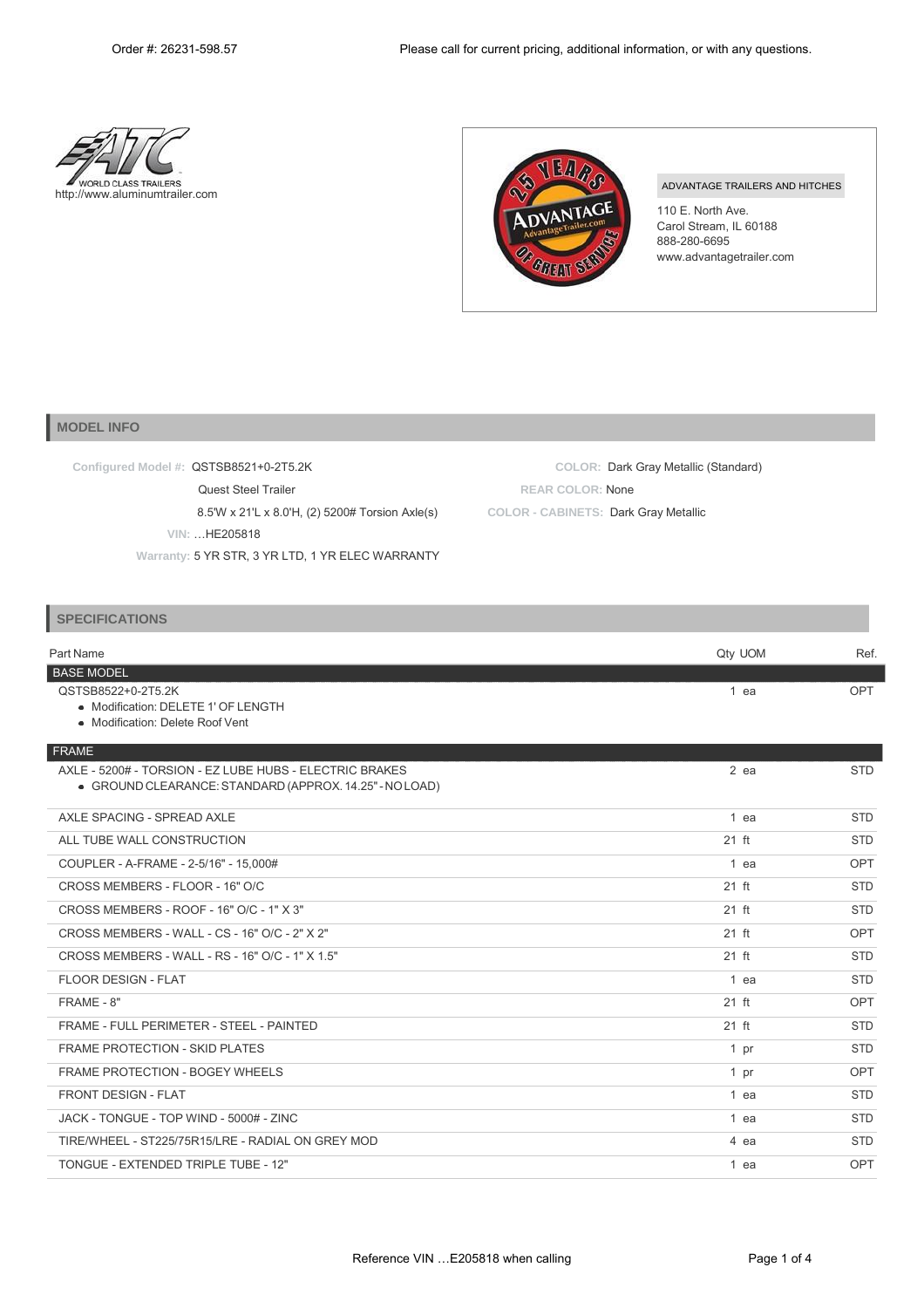| WEIGHT DISTRIBUTION PREP - INCLUDES HANGERS - FLAT                                                                                                               | 1 ea            | OPT        |
|------------------------------------------------------------------------------------------------------------------------------------------------------------------|-----------------|------------|
| TRUCK PLUG - 7 WAY - BUMPER PULL                                                                                                                                 | 1 ea            | <b>STD</b> |
| <b>EXTERIOR</b>                                                                                                                                                  |                 |            |
| EXTERIOR ALUMINUM - STANDARD COLOR<br>• Color: Dark Gray Metallic (Standard)                                                                                     | 21 ft           | <b>STD</b> |
| <b>EXTERIOR FASTENER - SCREWLESS</b>                                                                                                                             | $21$ ft         | <b>STD</b> |
| <b>EXTERIOR ALUMINUM THICKNESS - .030</b>                                                                                                                        | 21 ft           | <b>STD</b> |
| RAILING - VIEWING RAIL - ALUMINUM - FOLD DOWN                                                                                                                    | 38 ft           | <b>OPT</b> |
| FENDERETTES - AL                                                                                                                                                 | 4 ea            | <b>STD</b> |
| <b>GRAVEL GUARD - ATP - 24" - WITH J RAIL</b>                                                                                                                    | 1 ea            | <b>STD</b> |
| LADDER - EXTERIOR - FIXED UP AND OVER                                                                                                                            | 1 ea            | <b>OPT</b> |
| ROOF - ONE PIECE - ALUMINUM                                                                                                                                      | 21 ft           | <b>STD</b> |
| ROOF - WALK ON - PLYWOOD - 3/8"<br>$\bullet$ 175 LBF / LINEAR FT - NOT TO EXCEED 2000# FOR ENTIRE ROOF                                                           | 21 ft           | OPT        |
| TRIM - VERTICALS - FRONT - COLOR MATCHED                                                                                                                         | 1 ea            | <b>STD</b> |
| TRIM - HEADER - REAR - COLOR MATCHED                                                                                                                             | $1$ ea          | <b>STD</b> |
| TRIM - VERTICALS - REAR - COLOR MATCHED                                                                                                                          | 1 ea            | <b>STD</b> |
| TRIM - RUB RAIL - UPPER - ALUMINUM - 3"                                                                                                                          | 21 ft           | <b>STD</b> |
| TRIM - RUB RAIL - LOWER - ALUMINUM - 3"                                                                                                                          | 21 ft           | <b>STD</b> |
| <b>DOORS</b><br>DOOR - REAR RAMP - PREMIUM - CONTINUOUS ALUMINUM HINGE - 4000# RATED<br>• NO TRANSITION FLAP                                                     | 1 ea            | OPT        |
| RAMP DOOR EXTERIOR - REAR - COLOR MATCHED                                                                                                                        | 1 ea            | OPT        |
| RAMP DOOR FLOORING - REAR - TPO - GRAY COIN                                                                                                                      | 1 ea            | <b>OPT</b> |
| DOOR HARDWARE - LATCH - PADDLE - STAINLESS STEEL                                                                                                                 | 1 pr            | OPT        |
| DOOR - ENTRANCE - 405 SERIES - 36" X 78" - FLUSH LOCK<br>• LEFT HINGE                                                                                            | 1 ea            | OPT        |
| <b>GAS SHOCK ON ENTRANCE DOOR</b>                                                                                                                                | 1 ea            | OPT        |
| GAS SHOCK - 180 DEGREES                                                                                                                                          | 1 <sub>pr</sub> | <b>OPT</b> |
| STRAP LIFT MECHANISM - 1 STRAP<br>$(1)$ 5000# D-RING<br>• INTERIOR MANUAL SWITCH<br>• WIRELESS REMOTE<br>$\bullet$ BATTERY REQUIRED FOR OPERATION - NOT INCLUDED | 1 ea            | <b>OPT</b> |
| STAGE LEG FOR RAMP/STAGE - (STANDARD TRAILERS)                                                                                                                   | 5 ea            | OPT        |
| <b>INTERIOR</b>                                                                                                                                                  |                 |            |
| <b>INTERIOR HEIGHT - 8.0'</b>                                                                                                                                    | 21 ft           | OPT        |
| INTERIOR CEILING - SCREWLESS ALUMINUM<br>• Cove Color: Dark Gray Metallic                                                                                        | 21 ft           | OPT        |
| • Ceiling Color: Silver Frost (Standard)                                                                                                                         |                 |            |
| • Spring Box Color: Dark Gray Metallic                                                                                                                           |                 |            |
| INSULATION - CEILING - CLOSED CELL - 1" - R-6.5                                                                                                                  | 21 ft           | OPT        |
| <b>INTERIOR WALLS - SCREWLESS ALUMINUM</b><br>• Wall Color: Silver Frost (Standard)                                                                              | 21 ft           | OPT        |
| INSULATION - WALLS - CLOSED CELL - 1" - R-6.5<br>. BUBBLE FOIL INSULATION INSTALLED ALONG WIRING RUNS<br>• NOT RECOMMENDED FOR COLD TEMPERATURES                 | 21 ft           | OPT        |
| FLOORING - TPO - GRAY COIN                                                                                                                                       | 33 ft           | OPT        |
| WHEEL BOX - SMOOTH AL                                                                                                                                            | 2 ea            | <b>STD</b> |
| <b>ELECTRICAL</b>                                                                                                                                                |                 |            |
| BREAKER BOX - 100 AMP                                                                                                                                            | 1 ea            | OPT        |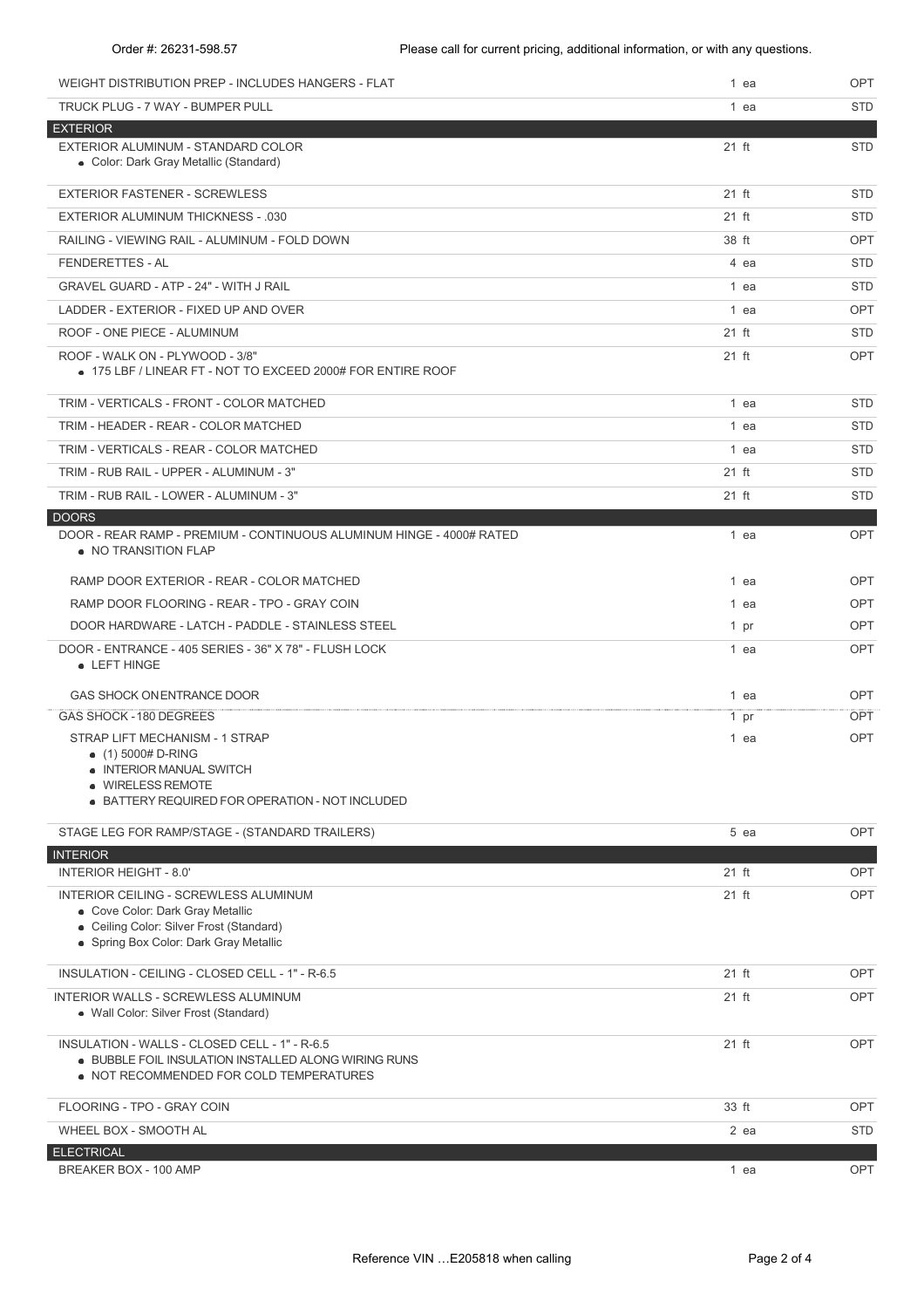12 SPACE, 24 CIRCUIT PANEL

50 AMP MAIN BREAKER

| BATTERY - 12V AGM (930 CA, 775 CCA)                                                                                                                         | 1 ea    | <b>OPT</b> |
|-------------------------------------------------------------------------------------------------------------------------------------------------------------|---------|------------|
| CONVERTER - 55 AMP WITH BATTERY CHARGER                                                                                                                     | 1 ea    | OPT        |
| POWER INLET - MOTORBASE - 50A - W/ SHORE CORD - 25'                                                                                                         | 1 ea    | OPT        |
| LIGHT - CLEARANCE - LED - 12V - AMBER - LOWER                                                                                                               | 4 ea    | STD        |
| LIGHT - CLEARANCE - LED - 12V - AMBER - UPPER                                                                                                               | 9 ea    | <b>STD</b> |
| LIGHT - CLEARANCE - LED - 12V - RED - LOWER                                                                                                                 | 2 ea    | STD.       |
| LIGHT - CLEARANCE - LED - 12V - RED - UPPER                                                                                                                 | 7 ea    | STD.       |
| LIGHT - TAILLIGHT - SLIMLINE - LED - 12V - RED                                                                                                              | 1 pr    | STD        |
| RECEPTACLE - INTERIOR - 120V - 15A - BLACK<br>• GFCI PROTECTED WHERE REQUIRED BY CODE                                                                       | 8 ea    | <b>OPT</b> |
| RECEPTACLE - EXTERIOR - 120V - 15A - GFI PROTECTED - BLACK                                                                                                  | 1 ea    | OPT        |
| LIGHT - RECTANGULAR - LED - 18" - 12V - RECESSED - W/ TRIM RING                                                                                             | 5 ea    | OPT        |
| SWITCH - RELAY - 12V - 30A                                                                                                                                  | 1 ea    | <b>OPT</b> |
| WIRING - 240V - 1PH - 50A<br>• RECEPTACLE NOT INCLUDED                                                                                                      | $2$ ea  | <b>OPT</b> |
| <b>ELECTRONICS</b>                                                                                                                                          |         |            |
| STEREO - AM/FM/CD/MP3<br>• ANTENNA AND SIRIUS UNIVERSAL TUNER INCLUDED<br>• SIRIUS READY AND I-POD READY<br>• 12V BATTERY NOT INCLUDED<br>• BLUETOOTH READY | 1 ea    | <b>OPT</b> |
| SPEAKER - CEILING - RECESSED                                                                                                                                | 4 ea    | <b>OPT</b> |
| SPEAKER - EXTERIOR W/ AMP                                                                                                                                   | 1 pr    | <b>OPT</b> |
| <b>HEATING &amp; AIR CONDITIONING</b>                                                                                                                       |         |            |
| A/C - 13,500 BTU - LOW PROFILE - 10.5" - BLACK                                                                                                              | 1 ea    | <b>OPT</b> |
| THERMOSTAT - A/C - MOUNTED TO WALL - BLACK                                                                                                                  | 1 ea    | <b>OPT</b> |
| A/C DRAIN SYSTEM - IN WALL                                                                                                                                  | 1 ea    | <b>OPT</b> |
| <b>DEALER CUSTOM OPTIONS</b><br>1200#WEIGHT DISTRIBUTION SET UP                                                                                             | 1 ea    |            |
| ATC CUSTOM OPTIONS                                                                                                                                          |         |            |
| AWNING - 12V LATERAL ARM WITH ALUMINUM CASE - 16' - BLACK - ONYX ACRYLIC FABRIC<br>• 12V LATERAL ARM<br>• INCLUDES WIND SENSOR<br>• WIRELESS REMOTE         | 1 ea    |            |
| AWNING - 12V LATERAL ARM WITH ALUMINUM CASE - 8' - BLACK - ONYX VINYL FABRIC<br>• 12V LATERAL ARM<br>• WIRELESS REMOTE<br>• INCLUDES WIND SENSOR            | 1 ea    |            |
| BACKER - STEEL - 12 GA - IN CEILING                                                                                                                         | $2$ sq  |            |
| BANNER RAIL - PROP-UP - FACED W/ WHITE ALUMINUM - 30"H                                                                                                      | $16$ ft |            |
| CABINET - ALUMINUM - LOWER - STRAIGHT - 96"W X 40"H X 14"D<br>• MILL FINISH ALUMINUM COUNTERTOP                                                             | 1 ea    |            |
| DOOR - ACCESS - 34"WX 32"H                                                                                                                                  | 1 ea    |            |
| DOOR - ACCESS - 405 SERIES - 22" X 36" - RIGHT HINGE<br>• INCLUDES GAS SHOCK                                                                                | 1 ea    |            |
| DOOR LATCH - PADDLE - STAINLESS STEEL                                                                                                                       | 1 pr    |            |
| GENERATOR - 25.0 KW POWERTECH PKG. - (120V/240V) - SINGLE PHASE - DIESEL - 50 GALLON                                                                        | 1 ea    |            |
| • (2) 50 AMP AUTO TRANSFER SWITCHES<br>• 54" x 36" 405 SERIES NON-VENTED TOP HINGED GEN DOOR WITH SHOCKS                                                    |         |            |

ADD (2) BREAKER BOXES; (1) GENERATOR SUB-PANEL INSIDE GEN BOX, (1) SECOND LOAD CENTER INSIDE